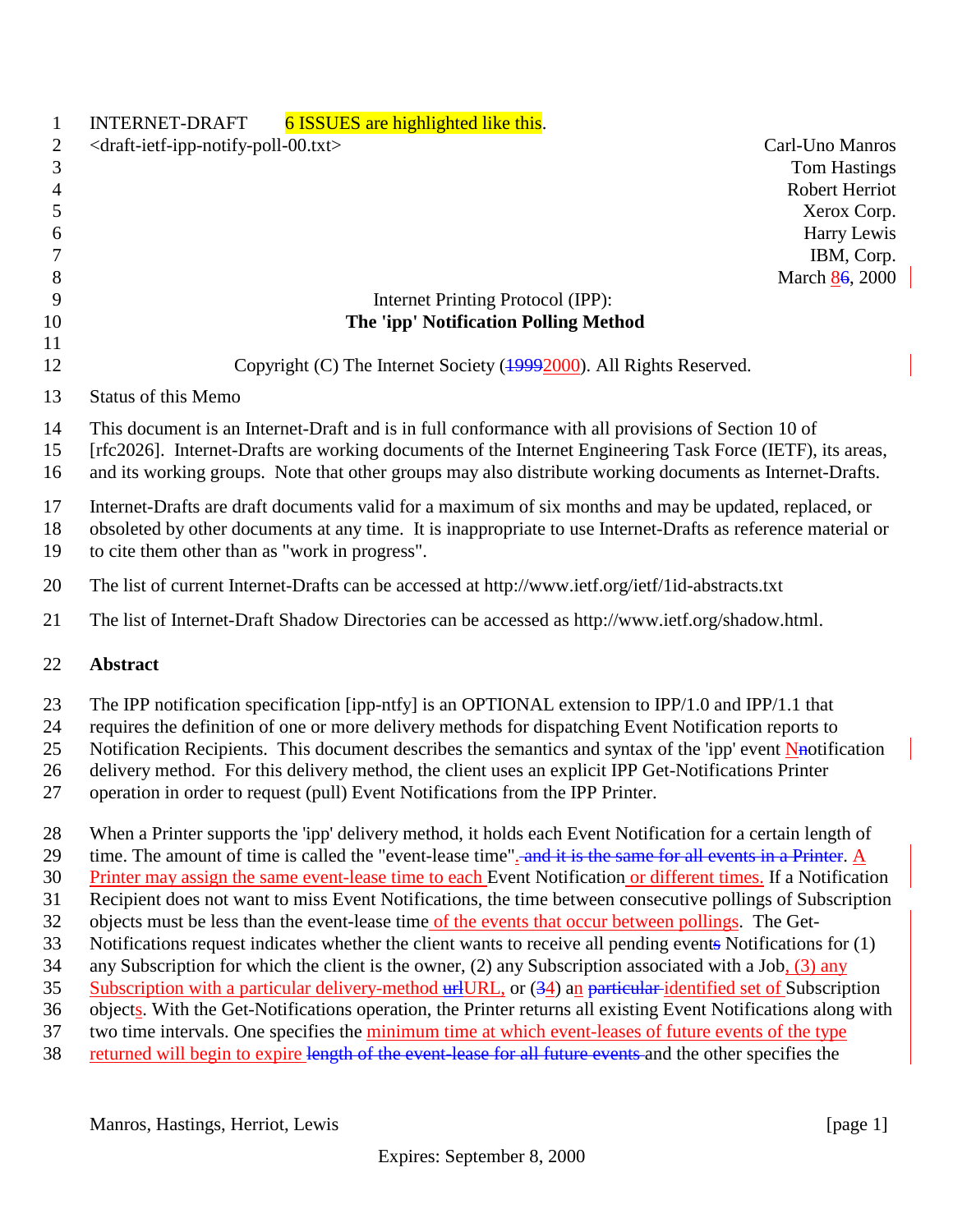- 39 recommended interval for the client to wait before sending to the next Get-Notifications operation. The
- 40 second time interval is less than the first.
- 41 The Printer may keep the channel open if the recommended interval is sufficiently short, but in any case the
- 42 client performs a new Get-Notifications operation each time it wants more Event Notifications. Since the
- 43 time interval between consecutive client requests is normally less than the event-lease time, consecutive
- 44 responses will normally contain some Event Notifications that are identical. The later youngest ones in the
- 45 previous response will become the earliest oldest in the next response. The client is expected to filter out
- 46 these duplicates, which is easy to do because of the sequence number in each Event Notification.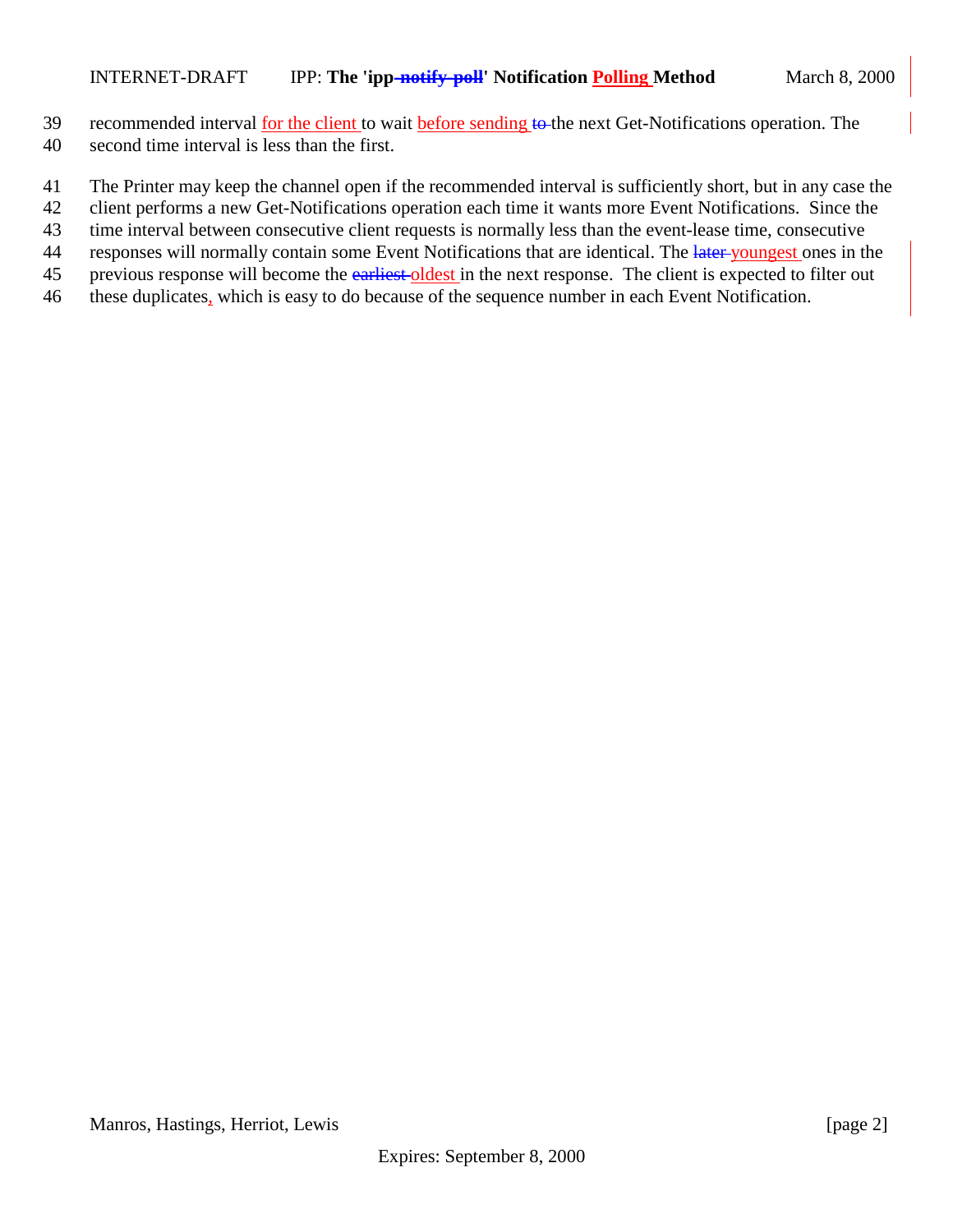- The full set of IPP documents includes:
- Design Goals for an Internet Printing Protocol [RFC2567]
- Rationale for the Structure and Model and Protocol for the Internet Printing Protocol [RFC2568]
- Internet Printing Protocol/1.1: Model and Semantics [ipp-mod]
- Internet Printing Protocol/1.1: Encoding and Transport [ipp-pro]
- Internet Printing Protocol/1.1: Implementer's Guide [ipp-iig]
- Mapping between LPD and IPP Protocols [RFC2569]
- Internet Printing Protocol/1.0 & 1.1: Event Notification Specification [ipp-ntfy]
- 

The "Design Goals for an Internet Printing Protocol" document takes a broad look at distributed printing

- functionality, and it enumerates real-life scenarios that help to clarify the features that need to be included
- in a printing protocol for the Internet. It identifies requirements for three types of users: end users,
- operators, and administrators. It calls out a subset of end user requirements that are satisfied in IPP/1.0. A few OPTIONAL operator operations have been added to IPP/1.1.
- The "Rationale for the Structure and Model and Protocol for the Internet Printing Protocol" document
- describes IPP from a high level view, defines a roadmap for the various documents that form the suite of

IPP specification documents, and gives background and rationale for the IETF working group's major

- decisions.
- The "Internet Printing Protocol/1.1: Model and Semantics" document describes a simplified model with
- abstract objects, their attributes, and their operations that are independent of encoding and transport. It
- introduces a Printer and a Job object. The Job object optionally supports multiple documents per Job. It
- also addresses security, internationalization, and directory issues.
- The "Internet Printing Protocol/1.1: Encoding and Transport" document is a formal mapping of the abstract operations and attributes defined in the model document onto HTTP/1.1 [RFC2616]. It defines the
- 
- encoding rules for a new Internet MIME media type called "application/ipp". This document also defines the rules for transporting over HTTP a message body whose Content-Type is "application/ipp". This
- document defines a new scheme named 'ipp' for identifying IPP printers and jobs.
- The "Internet Printing Protocol/1.1: Implementer's Guide" document gives insight and advice to
- implementers of IPP clients and IPP objects. It is intended to help them understand IPP/1.1 and some of the
- considerations that may assist them in the design of their client and/or IPP object implementations. For
- example, a typical order of processing requests is given, including error checking. Motivation for some of
- the specification decisions is also included.
- The "Mapping between LPD and IPP Protocols" document gives some advice to implementers of gateways between IPP and LPD (Line Printer Daemon) implementations.
- The "Event Notification Specification" document defines OPTIONAL operations that allow a client to
- subscribe to printing related events. Subscriptions include "Per-Job subscriptions" and "Per-Printer
- subscriptions". Subscriptions are modeled as Subscription objects. Four other operations are defined for
- subscription objects: get attributes, get subscriptions, renew a subscription, and cancel a subscription.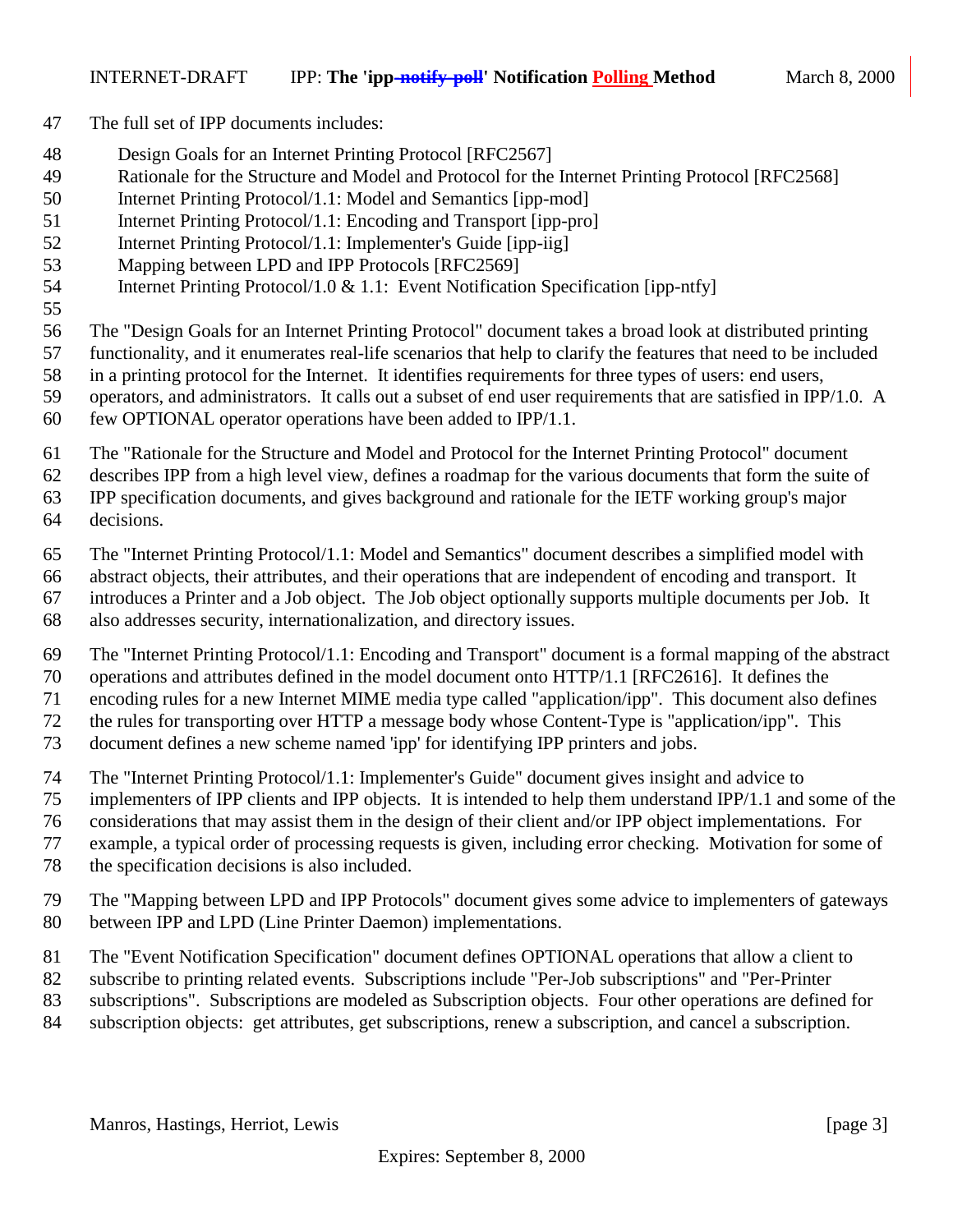| 85             |                                                                                                            |  |
|----------------|------------------------------------------------------------------------------------------------------------|--|
| 86             | <b>Table of Contents</b>                                                                                   |  |
| 87             | 1                                                                                                          |  |
| 88             | $\overline{2}$                                                                                             |  |
| 89             | 3                                                                                                          |  |
| 90<br>91<br>92 | $\overline{4}$<br>4.1<br>4.2                                                                               |  |
| 93<br>94<br>95 | Extension to Print-Job, Print-URI, Create-Job, Create-Printer-Subscription and Create-Printer-<br>5<br>5.1 |  |
| 96             | 6                                                                                                          |  |
| 97             | 7                                                                                                          |  |
| 98             | 8                                                                                                          |  |
| 99             | 9                                                                                                          |  |
| 100            | 10                                                                                                         |  |
| 101            | 11                                                                                                         |  |
| 102<br>103     |                                                                                                            |  |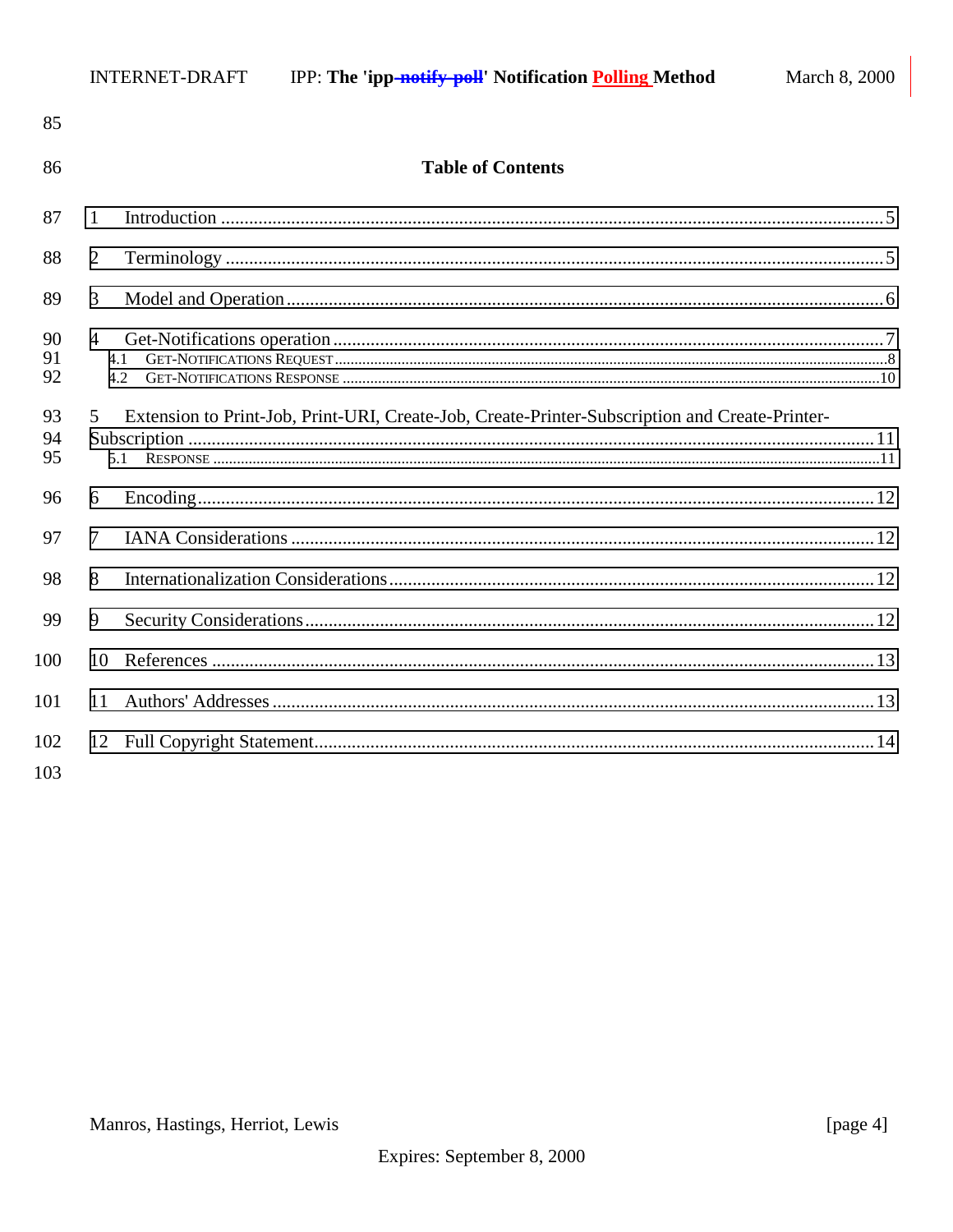<span id="page-4-0"></span>

## **1 Introduction**

 IPP printers that support the OPTIONAL IPP notification extension [ipp-ntfy] either a) accept, store, and use notification subscriptions to generate Event Notification reports and implement one or more delivery methods for notifying interested parties, or b) support a subset of these tasks and farm out the remaining tasks to a Notification Delivery Service. The 'ipp' Event Notification delivery method specified in this document defines a Get-Notifications operation that may be used in a variety of notification scenarios. Its primary intended use is for clients that want to be Notification Recipients. However, the Get-Notifications operation may also be used by Notification Delivery Services for subsequent distribution to the Ultimate Notification Recipients.

- When a Printer supports the 'ipp' delivery method, it holds each Event Notification for a certain length of
- 115 time \. The amount of time is called the "event-lease time" and it is the same for all events in a Printer. A
- 116 Printer may assign the same event-lease time to each event or different times. If a Notification Recipient
- does not want to miss Event Notifications, the time between consecutive pollings of Subscription objects
- must be less than the event-lease time of the Event Notifications that occur between pollings. The Get-
- 119 Notifications request indicates whether the client wants to receive all pending events Event Notifications
- 120 for (1) any Subscription for which the client is the owner, (2) any Subscription associated with a particular
- 121 Job, (3) any Subscription with a particular notification recipient urlURL, or (34) an particular-identified set of Subscription objects. With the Get-Notifications operation, the Printer returns all existing Event
- Notifications along with two time intervals. One specifies the minimum time at which event-leases of
- 124 future events of the type returned will begin to expire length of the event-lease for all future events and the
- 125 other specifies the recommended interval for the client to wait before sending to the next Get-Notifications
- operation. The second time interval is less than the first..
- The Printer may keep the channel open if the recommended interval is sufficiently short, but in any case the client performs a new Get-Notifications operation each time it wants more Notifications. Since the time
- interval between consecutive client requests is normally less than the event-lease time, consecutive responses will normally contain some events that are identical. The youngest later ones in the previous
- 131 response will become the **oldest earliest** in the next response. The client is expected to filter out these
- duplicates, which is easy to do because of the sequence number in each Notification. The reason for not
- removing the Notifications from the Subscription object with every Get-Notifications request, is so that
- multiple Notification Recipients can be polling the same subscription object and so the Get-Notification
- operation satisfies the rule of idempotency. The former is useful if someone is logged in to several
- desktops at the same time and wants to see the same events at both places. The latter is useful if the
- network loses the response.

# **2 Terminology**

- This section defines the following additional terms that are used throughout this document:
- REQUIRED: if an implementation supports the extensions described in this document, it MUST support a REQUIRED feature.

Manros, Hastings, Herriot, Lewis [page 5]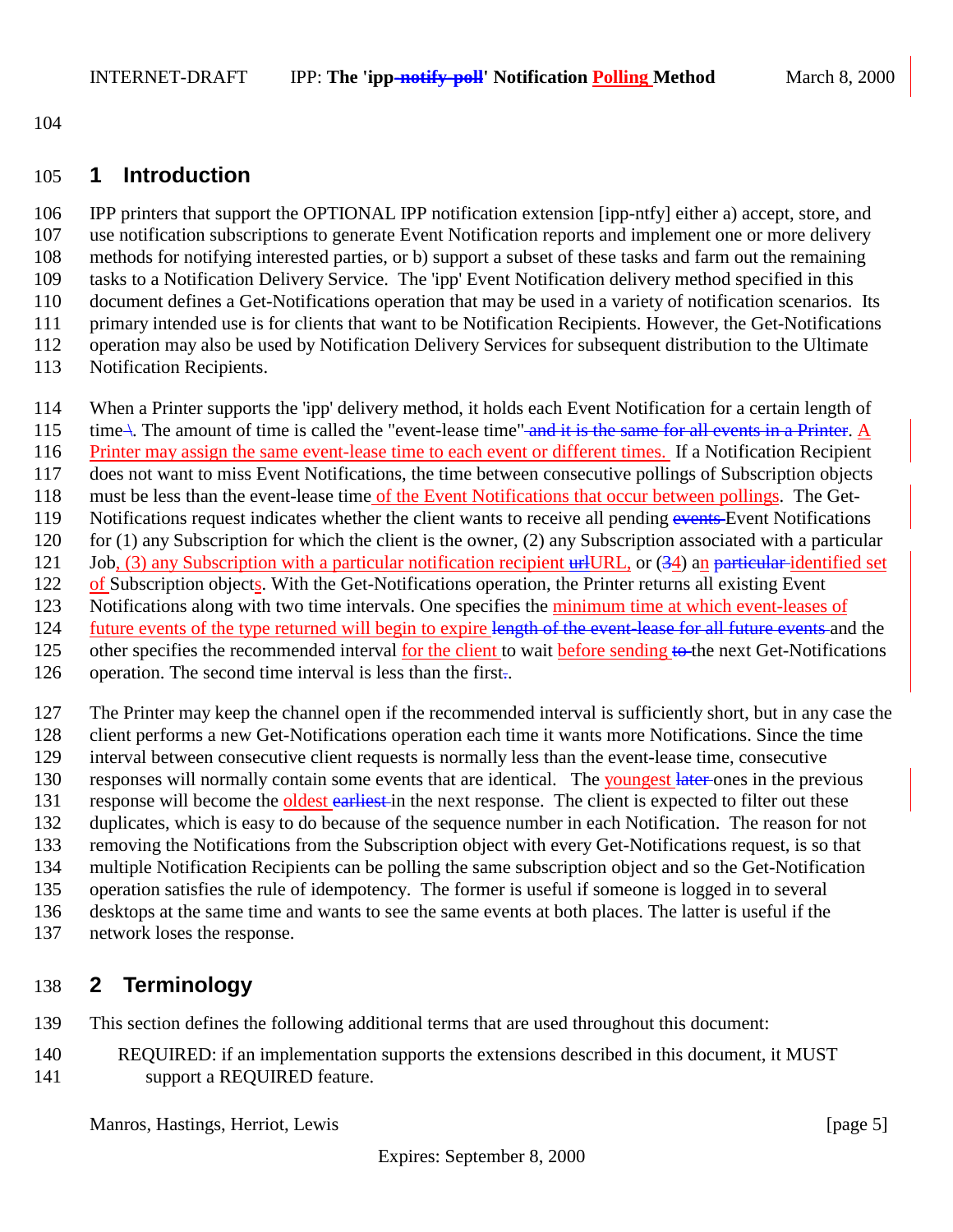- <span id="page-5-0"></span> OPTIONAL: if an implementation supports the extensions described in this document, it MAY support an OPTIONAL feature.
- Notification Recipient See [ipp-ntfy]
- Subscription object See [ipp-ntfy]
- Ultimate Notification Recipient See [ipp-ntfy]

# **3 Model and Operation**

In the IPP Notification Model [ipp-ntfy], one or more Per-Job Subscriptions can be supplied in the Job

Creation operation or OPTIONALLY as subsequent Create-Job-Subscription operations; one Per-Printer

Subscription can be supplied in the Create-Printer operation. The client that creates these Subscription

- objects becomes the owner of the Subscription object.
- When creating each Subscription object, the client supplies the "notify-recipient" (uri) attribute. The
- "notify-recipient" attribute specifies both a single Notification Recipient that is to receive the Notifications
- when subsequent events occur and the method for Notification delivery that the IPP Printer is to use. For
- 155 the  $\frac{1}{1}$  Notification delivery method defined in this document, the scheme of the of the urlURL is 'ipp' and
- 156 the host SHOULD be the client host's urlURL. In addition, the urlURL MAY contains a path to allow for
- 157 applications beto have a unique urlURL, there is no notify-recipient because the Printer waits for one or
- 158 more clients to ask for Notifications from a Subscription object rather than sending them.
- **ISSUE 1:** The 'ipp' is a convenient reuse of 'ipp', but does it imply the existence of a print service at each 160 client that is not a reality?
- 161 For most Notification delivery methods, a Printer sends Event Notifications to the delivery urlURL and the
- Printer does not perform any authentication or authorization with the receivers of the Event Notifications.
- For the Notification delivery method defined in this document, the client requests Event Notifications from
- the Printer via a Get-Notifications operation, and the Printer performs the same authentication and
- 165 authorization as it does for the Get-Job-Attributes operation. RatherThat is, a Printer MAY allow a client
- to perform a Get-Notifications operation on any Subscription object or it MAY restrict access as follows.
- 167 Aany client that is authenticated (1) as an operator or administrator or (2) as the owner of the Subscription object can initiate a Get-Notifications operation for that Subscription object.
- 169 <del>Therefore</del>Because a Printer has to wait for a client to request Event Notifications for the 'ipp' delivery
- method, any Printer that supports the 'ipp' notification delivery method MUST hold each Event Notification
- 171 at least for the event-lease time that it advertises to clients. Thus With this rule, a single user can login at
- different places, say his/her office, the lab, and/or several desktops in the same room, and receive the same
- Event Notifications from a single Subscription object. In addition, a client that gets no response, perhaps
- because of a network failure, can perform the Get-Notifications operations two or more times in quick
- succession and get the same results except for a few newly arrived Event Notifications and a few old Event
- Notifications whose event-leases have expired.
- 177 The event-lease time assigned to Event Notifications MAY be different for each implementation.
- Furthermore, a particular implementation MAY assign different event-lease times to each Event
- Notification. If a Printer assigns different event-lease times to each Event Notification, the event-lease time

Manros, Hastings, Herriot, Lewis [page 6]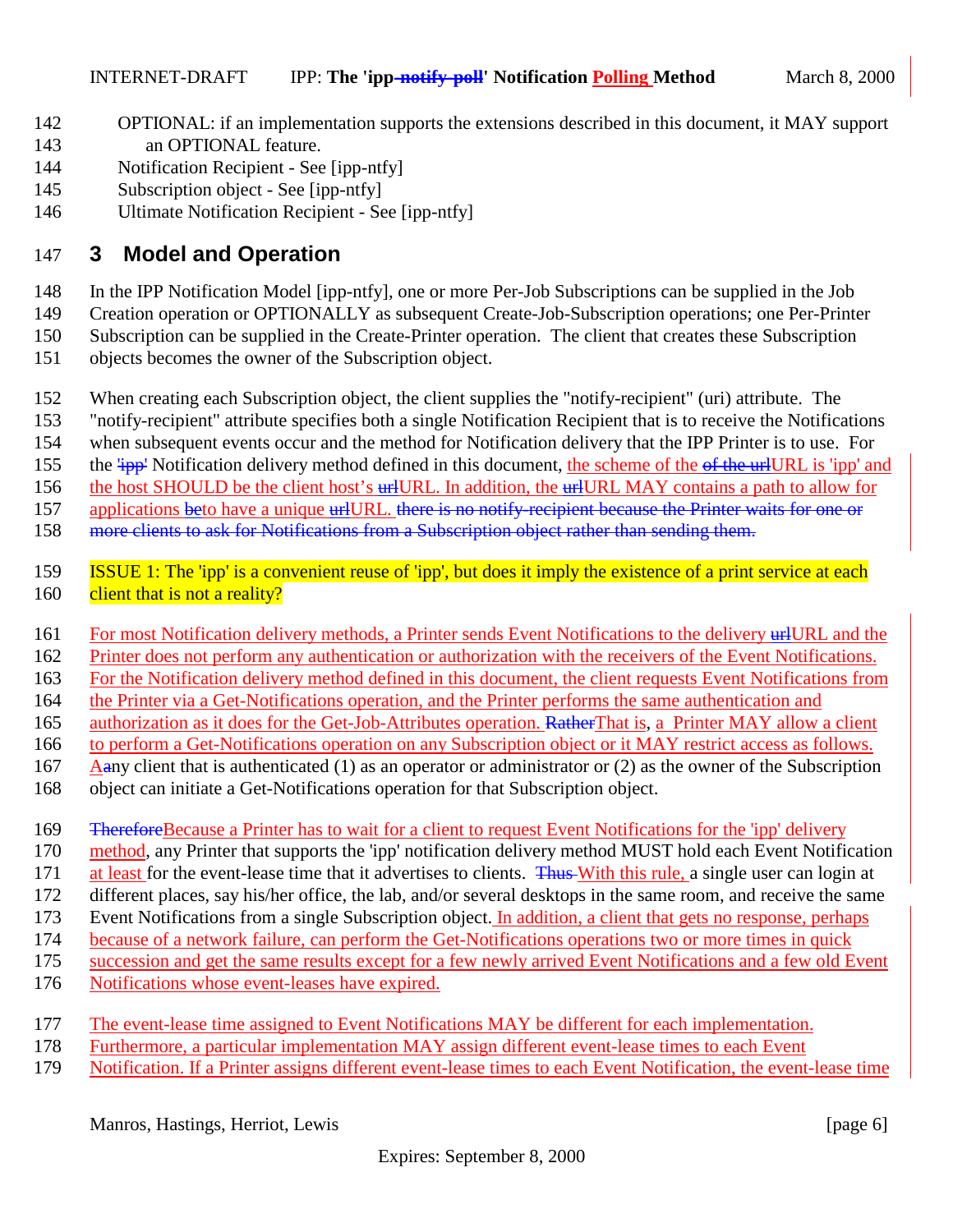- <span id="page-6-0"></span>180 returned with Get-Notifications MUST be a value that ensures a client will not miss future Event Notifications.
- The client issues a Get-Notifications Printer operation in order to initiate the delivery of the pending
- Notifications held by the Printer for the Subscription objects requested. The client can indicate in the Get-
- Notifications request whether it wants to receive all pending Notifications for:
- 185 1) any existing Subscription objects for which the clientit is the owner,
- 186 2) any existing Subscription objects whose notification-recipient is a specified urlURL
- 2)3) any existing Subscription objects associated with a job-id or
- 188 334) particular Subscription object(s) (for which it MUST be the owner or have read-access rights).
- In any case, the Notifications are returned in a response to the Get-Notifications request.

 If the client requests a persistent channel, then the Printer MAY keep the channel open. Either the client or the IPP Printer can disconnect the HTTP connection.

# **4 Get-Notifications operation**

This REQUIRED operation allows the client to request that pending Event Notifications be delivered as a

194 response to this request. The client MUST be the owner or have write read-access rights of the Subscription

 objects that are involved and the delivery method specified when the Subscription objects were created MUST be ipp'. When the Printer creates a Subscription Object, either with a Job Creation operation or with

- a Create-Printer-Subscription or Create-Job-Subscription operation and a subscription object contains the
- 'ipp' value for the "notify-recipient" operation attribute, the Printer returns the event-lease time for Events
- and the recommended time interval before the client to performs the next Get-Notifications operation. The
- client SHOULD perform a Get-Notifications operation at about the recommended interval and if the Printer
- receives the Get-Notifications before the event-lease time has elapsed, it MUST have all of the
- Notifications since the previous Get-Notification operation or the Subscription object creation, whichever
- was most recent.
- 204 Issue 2: Now that the Get-Notification operation does not affect the Event Notifications in the Printer, it should not require write access to access them.
- The IPP Printer MUST accept the request in any state (see [ipp-mod] "printer-state" and "printer-state-reasons" attributes) and MUST remain in the same state with the same "printer-state-reasons".
- *Access Rights:* The authenticated user (see [ipp-mod] section 8.3) performing this operation must either be the Subscription object owner (as determined when the Subscription object was created by the Job Creation
- operation, Create-Job-Subscription, or Create-Printer-Subscription operations) or an operator or
- 211 administrator of the Printer object (see [ipp-mod] Sections 1 and 8.5). Otherwise, the IPP object MUST
- reject the operation and return: 'client-error-forbidden', 'client-error-not-authenticated', or 'client-error-not-
- authorized' as appropriate.

Manros, Hastings, Herriot, Lewis [page 7]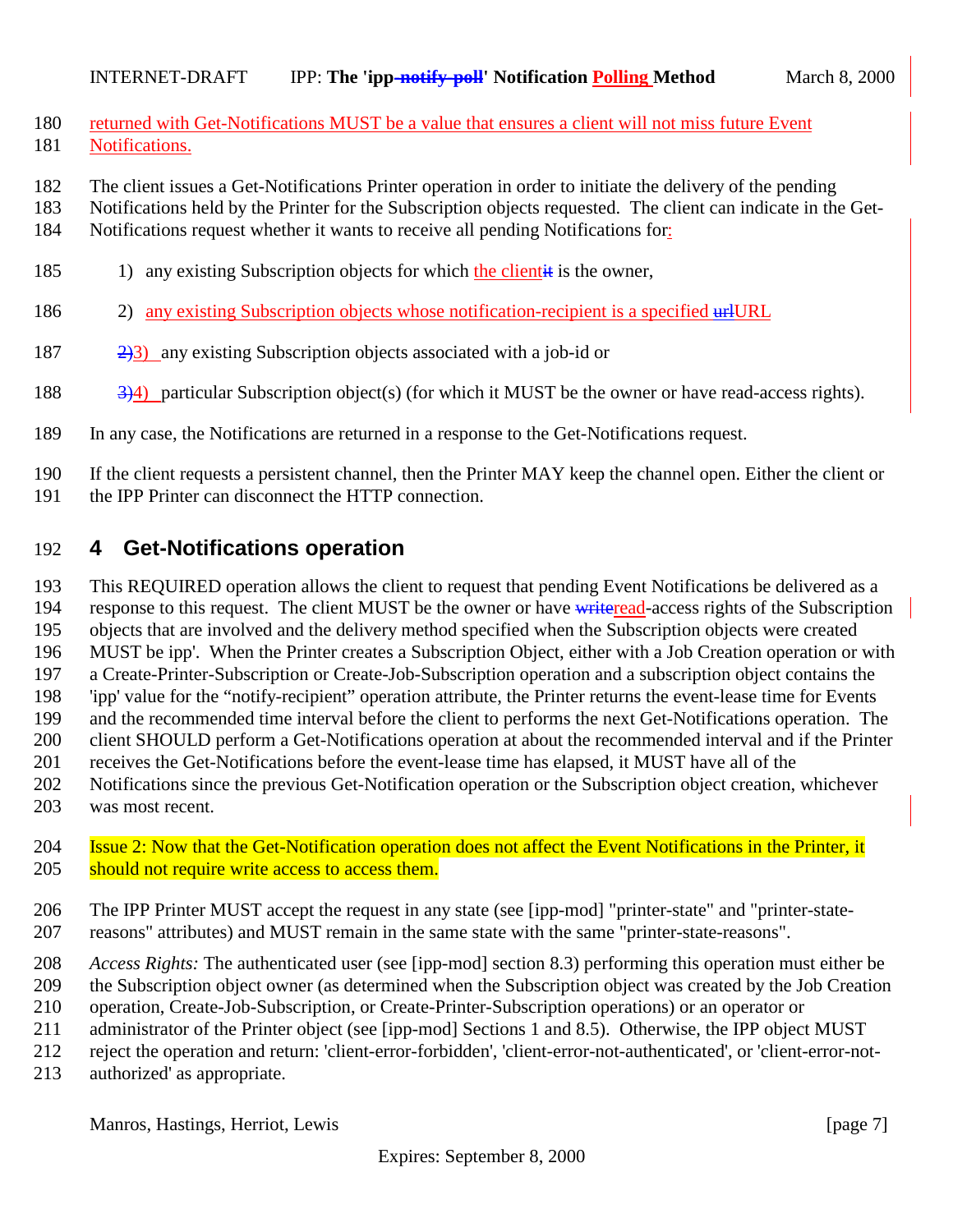## <span id="page-7-0"></span>INTERNET-DRAFT IPP: **The 'ipp-notify-poll' Notification Polling Method** March 8, 2000

| 214<br>215<br>216<br>217<br>218<br>219<br>220        | Issue 3: Is it possible for this operation to have an option that causes it to delay completing its response? It<br>would initially returns all existing Event Notifications. Then it would return additional notifications as they<br>occur for some period of time. The client would receive these Event Notifications as they occur. The<br>question is whether http servers or proxies would behave in this manner so that the client would get the<br>Event Notifications without delay after they are sent by the http server? It has been suggested that the<br>Printer send each burst of Event Notifications be in a separate message body where each message body is<br>part of a multipart MIME content-type. |
|------------------------------------------------------|--------------------------------------------------------------------------------------------------------------------------------------------------------------------------------------------------------------------------------------------------------------------------------------------------------------------------------------------------------------------------------------------------------------------------------------------------------------------------------------------------------------------------------------------------------------------------------------------------------------------------------------------------------------------------------------------------------------------------|
| 221                                                  | <b>Get-Notifications Request</b><br>4.1                                                                                                                                                                                                                                                                                                                                                                                                                                                                                                                                                                                                                                                                                  |
| 222                                                  | The following groups of attributes are part of the Get-Notifications Request:                                                                                                                                                                                                                                                                                                                                                                                                                                                                                                                                                                                                                                            |
| 223                                                  | Group 1: Operation Attributes                                                                                                                                                                                                                                                                                                                                                                                                                                                                                                                                                                                                                                                                                            |
| 224<br>225<br>226<br>227                             | Natural Language and Character Set:<br>The "attributes-charset" and "attributes-natural-language" attributes as described in [ipp-mod]<br>section 3.1.4.1.                                                                                                                                                                                                                                                                                                                                                                                                                                                                                                                                                               |
| 228<br>229<br>230<br>231                             | Target:<br>The "printer-uri" (uri) operation attribute which is the target for this operation as described in [ipp-<br>mod] section 3.1.5.                                                                                                                                                                                                                                                                                                                                                                                                                                                                                                                                                                               |
| 232<br>233<br>234<br>235                             | <b>Requesting User Name:</b><br>The "requesting-user-name" (name(MAX)) attribute SHOULD be supplied by the client as<br>described in [ipp-mod] section 8.3.                                                                                                                                                                                                                                                                                                                                                                                                                                                                                                                                                              |
| 236<br>237<br>238<br>239<br>240<br>241<br>242<br>243 | "notification-recipient" (url):<br>The client OPTIONALLY supplies this attribute. The Printer object MUST support this attribute. It<br>is a <b>urilum text</b> that identifies one or more Subscription objects for which Event Notifications are being<br>requested. If the client supplies this attribute, but no notification-recipients are found, the IPP<br>Printer MUST return the 'client-error-not-found' status code. If some are found and others are not,<br>the ones that are not found are return in the Unsupported Attributes. By definition, if a notification-<br>recipient <b>unlURL</b> exists, there must be at least one Subscription object.                                                     |
| 244<br>245<br>246<br>247<br>248                      | If the client does not supply this attribute, the "jobs-ids" attribute and the "subscription-ids"<br>attribute, then the IPP Printer returns event Notifications for all Subscription objects for which the<br>elient is the owner and the "notify-recipients" attribute is 'ipp'. It is not an error if there are currently<br>no Subscription objects for this client; the response then contains no Notifications.                                                                                                                                                                                                                                                                                                    |
| 249<br>250<br>251<br>252                             | If a client supplies this attribute and the "subscription-ids" attribute, the Printer returns event<br>Notifications for all Subscription objects specified by both attributes. If the "subscription-ids"<br>attributes contains values that are implied by the "job-id", the Printer MAY remove duplicates.                                                                                                                                                                                                                                                                                                                                                                                                             |
| 253<br>254                                           | Note: this attribute allows a subscribing client to pick <b>urls URLs</b> that are unique, e.g. the client's<br>own university or a friend's university which in both cases is likely the university of the person's host. An                                                                                                                                                                                                                                                                                                                                                                                                                                                                                            |

Manros, Hastings, Herriot, Lewis [page 8]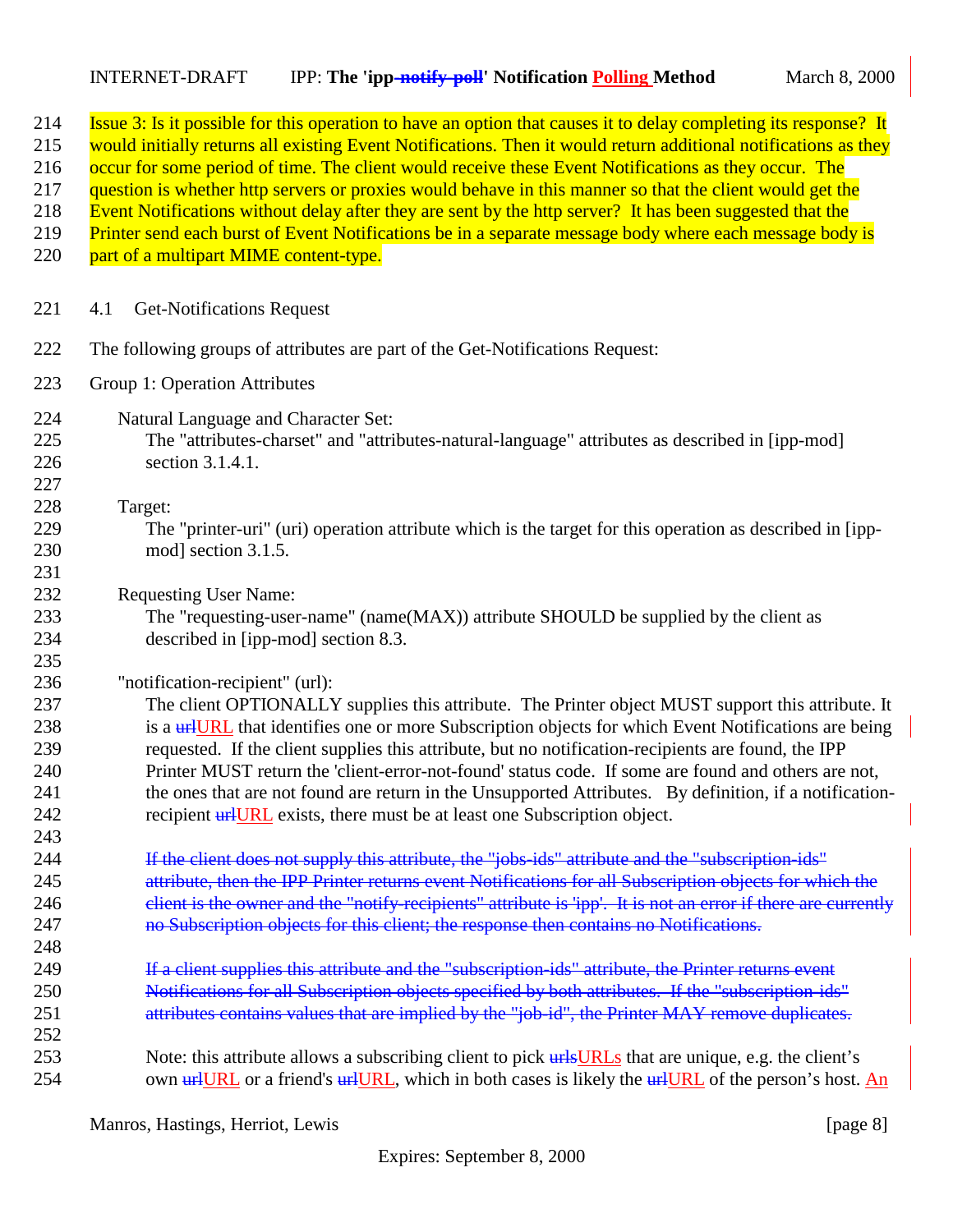| 255<br>256<br>257<br>258<br>259<br>260               | application could make a wHURL unique for each application if it wants. If a client uses such a<br><b>urlugarity</b> as the value of this attribute, the client gets events <b>Notifications</b> for all Subscription objects<br>whose "notification-recipient" is the specified <b>uriluant</b> . This mechanism is more general than<br>getting all subscriptions owned by a client. It allows clients who didn't subscribe to get Event<br>Notifications without knowing job-ids or subscription-ids.                                                                                                                                   |
|------------------------------------------------------|--------------------------------------------------------------------------------------------------------------------------------------------------------------------------------------------------------------------------------------------------------------------------------------------------------------------------------------------------------------------------------------------------------------------------------------------------------------------------------------------------------------------------------------------------------------------------------------------------------------------------------------------|
| 261<br>262<br>263<br>264                             | <b>ISSUE 4:</b> The "notification-recipient" option allows a client to group multiple Subscription-ids with a<br>single URL. A client might decide to use the same URL for all subscriptions for a user, or it might have a<br>separate URL for each client program. In addition a client might use an URL belonging to some other<br>known user and let that user access Event Notifications using that URL. Is the above option useful?                                                                                                                                                                                                  |
| 265<br>266<br>267<br>268<br>269<br>270<br>271        | "subscription-ids" (1setOf integer(1:MAX)):<br>The client OPTIONALLY supplies this attribute. The Printer object MUST support this attribute. It<br>is an integer value that identifies one or more Subscription objects for which Event Notifications are<br>being requested. If the client supplies this attribute, but none of the Subscription objects are found,<br>the IPP Printer MUST return the 'client-error-not-found' status code. If some are found and others<br>are not, the ones that are not found are return in the Unsupported Attributes.                                                                              |
| 272<br>273<br>274<br>275<br>276                      | If the client does not supply this attribute the "job-ids" attribute and the "notification" attribute, then<br>the IPP Printer returns event Notifications for all Subscription objects for which the client is the<br>owner and the "notify-recipients" attribute is 'ipp'. It is not an error if there are currently no<br>Subscription objects for this client; the response then contains no Notifications.                                                                                                                                                                                                                            |
| 277<br>278<br>279<br>280<br>281<br>282<br>283<br>284 | "job-ids" $(1setOf integer(1:MAX))$ :<br>The client OPTIONALLY supplies this attribute. The Printer object MUST support this attribute. It<br>is an integer value that identifies one or more job-ids. These job-ids identify the Subscription<br>objects for which Event Notifications are being requested. If the client supplies this attribute, but no<br>Jobs are found, the IPP Printer MUST return the 'client-error-not-found' status code. If some are<br>found and others are not, the ones that are not found are returned in the Unsupported Attributes. It<br>is not an error if there are no Subscription objects for a Job. |
| 285<br>286<br>287<br>288<br>289<br>290               | If the client supplies none of the last three attributes described for this operation does not supply this<br>attribute, the "subscription-ids" attribute and the "notification-recipients" attribute, then the IPP<br>Printer returns Event Notifications for all Subscription objects for which the client is the owner and<br>the "notify-recipients" attribute is 'ipp'. It is not an error if there are currently no Subscription<br>objects for this client; the response then contains no Notifications.                                                                                                                            |
| 291<br>292                                           | <b>ISSUE 5:</b> Does the mechanism described in the above paragraph describe a useful option that "notification-<br>recipient" alone cannot do? Should this case be an error instead?                                                                                                                                                                                                                                                                                                                                                                                                                                                      |
| 293<br>294<br>295<br>296                             | If a client supplies more than one of the last three attributes described for this operation, the Printer<br>returns Event Notifications for all Subscription objects specified by all attributes. If these attributes<br>describe duplicate Event Notifications, the Printer MAY remove them.                                                                                                                                                                                                                                                                                                                                             |

Manros, Hastings, Herriot, Lewis [page 9]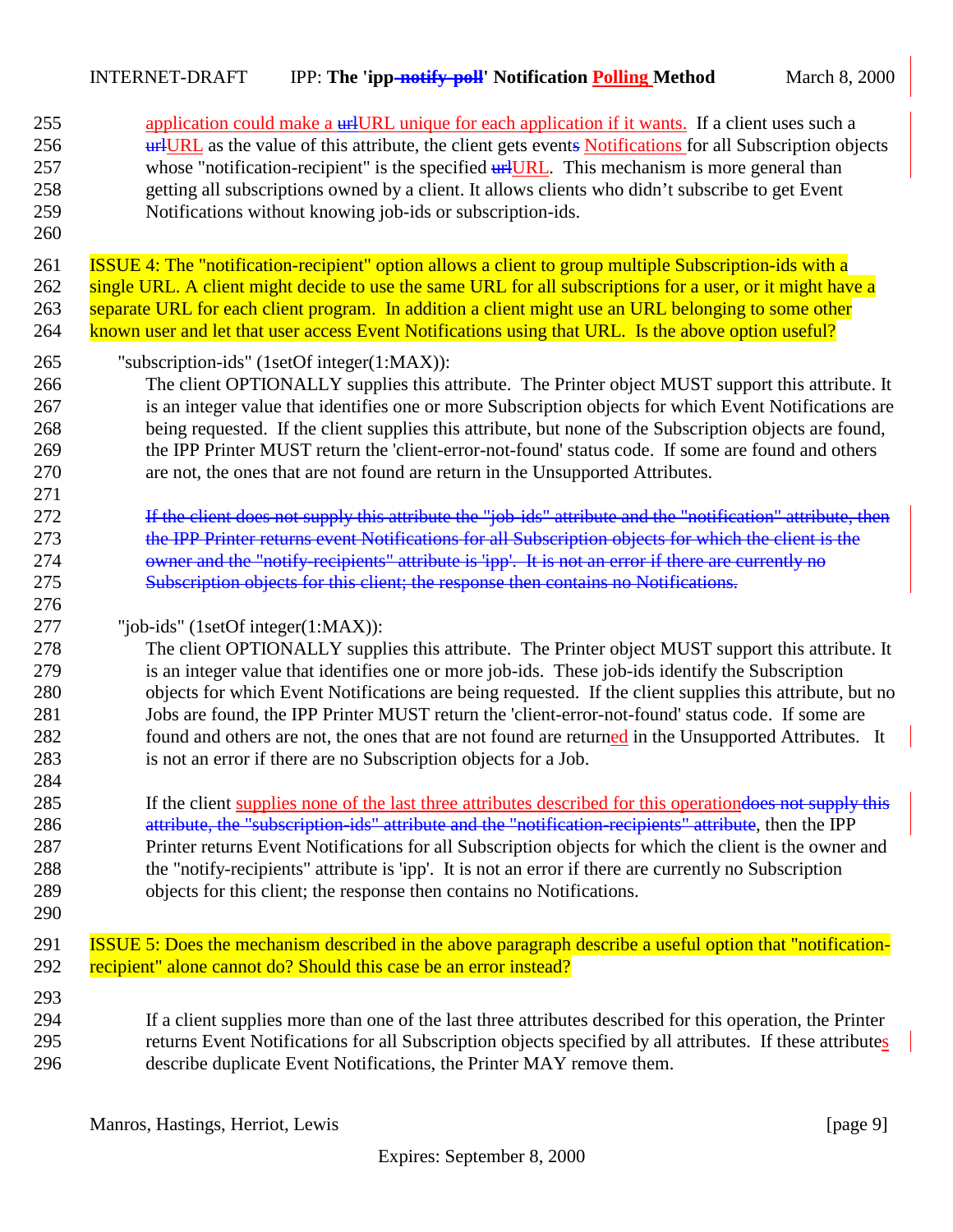<span id="page-9-0"></span>

|                                                                    | <b>INTERNET-DRAFT</b><br>IPP: The 'ipp-notify-poll' Notification Polling Method                                                                                                                                                                                                                                                                                                                                                                                                                                                                                                                                                                                                                                                                                                                                                                                                                                       | March 8, 2000 |
|--------------------------------------------------------------------|-----------------------------------------------------------------------------------------------------------------------------------------------------------------------------------------------------------------------------------------------------------------------------------------------------------------------------------------------------------------------------------------------------------------------------------------------------------------------------------------------------------------------------------------------------------------------------------------------------------------------------------------------------------------------------------------------------------------------------------------------------------------------------------------------------------------------------------------------------------------------------------------------------------------------|---------------|
| 297                                                                |                                                                                                                                                                                                                                                                                                                                                                                                                                                                                                                                                                                                                                                                                                                                                                                                                                                                                                                       |               |
| 298<br>299<br>300<br>301<br>302<br>303                             | <b>ISSUE 6:</b> Is it better if "notification-recipient" is the only way to request Event Notification? If so, this<br>behaves more like other notification delivery methods where a recipient receives those and only those<br>events with its delivery URL. Furthermore, if there is a single mechanism of "notification-recipient" for a<br>client to specify Event Notifications, a Printer can better optimize event-leases because it knows which<br>events will be accessed together. If client can specify subscription-ids, each request can contain a different<br>mix of subscription-ids.                                                                                                                                                                                                                                                                                                                 |               |
| 304                                                                |                                                                                                                                                                                                                                                                                                                                                                                                                                                                                                                                                                                                                                                                                                                                                                                                                                                                                                                       |               |
| 305                                                                | <b>Get-Notifications Response</b><br>4.2                                                                                                                                                                                                                                                                                                                                                                                                                                                                                                                                                                                                                                                                                                                                                                                                                                                                              |               |
| 306<br>307                                                         | The Printer object returns either an immediate error response or a successful response with status code:<br>'successful-ok' when the first event occurs, i.e., when the Printer delivers the first Event Notification.                                                                                                                                                                                                                                                                                                                                                                                                                                                                                                                                                                                                                                                                                                |               |
| 308                                                                | Group 1: Operation Attributes                                                                                                                                                                                                                                                                                                                                                                                                                                                                                                                                                                                                                                                                                                                                                                                                                                                                                         |               |
| 309<br>310<br>311<br>312<br>313                                    | <b>Status Message:</b><br>In addition to the REQUIRED status code returned in every response, the response OPTIONALLY<br>includes a "status-message" (text(255)) and/or a "detailed-status-message" (text(MAX)) operation<br>attribute as described in [ipp-mod] sections 13 and 3.1.6.                                                                                                                                                                                                                                                                                                                                                                                                                                                                                                                                                                                                                               |               |
| 314<br>315<br>316<br>317                                           | Natural Language and Character Set:<br>The "attributes-charset" and "attributes-natural-language" attributes as described in [ipp-mod]<br>section 3.1.4.2.                                                                                                                                                                                                                                                                                                                                                                                                                                                                                                                                                                                                                                                                                                                                                            |               |
| 318<br>319<br>320<br>321<br>322<br>323<br>324<br>325<br>326        | "recommended-time-interval" (integer(0:MAX)):<br>The value of this attribute is the recommended number of seconds that SHOULD elapses elapse<br>before the client performs this operation again for these subscription idsSubscription objects. A<br>client MAY perform this operation at any time, and a Printer MUST respond with all existing<br>Notifications. A client observes this value in order to be a "good network citizen". The value that a<br>Printer returns for this attribute MUST NOT exceed 80% of the "event-lease-time-interval" in order<br>to give a client plenty of time to perform another Get-Notifications operation before the event-lease<br>of the oldest Event Notifications expire.                                                                                                                                                                                                 |               |
| 327<br>328<br>329<br>330<br>331<br>332<br>333<br>334<br>335<br>336 | "event-lease-time-interval" (integer(0:MAX)):<br>The value of this attribute is the minimum number of seconds until the event-lease expiration time<br>for that the Printer will retain-all future Event Notifications associated with the Subscription objects<br>generating the requested Event Notifications. Thus this number is the maximum number of seconds<br>that elapses before this client SHOULD issue this operation again for these subscription-<br>idsSubscription objects. A Printer MUST preserve all Notifications that occur for the number of<br>seconds specified by this attribute starting at the time it is sent in a response. A client MAY perform<br>this operation at any time, and a Printer MUST respond with all existing Event Notifications. If a<br>Printer receives this operation after this time interval, it MAY have discarded some Notifications<br>since the last response. |               |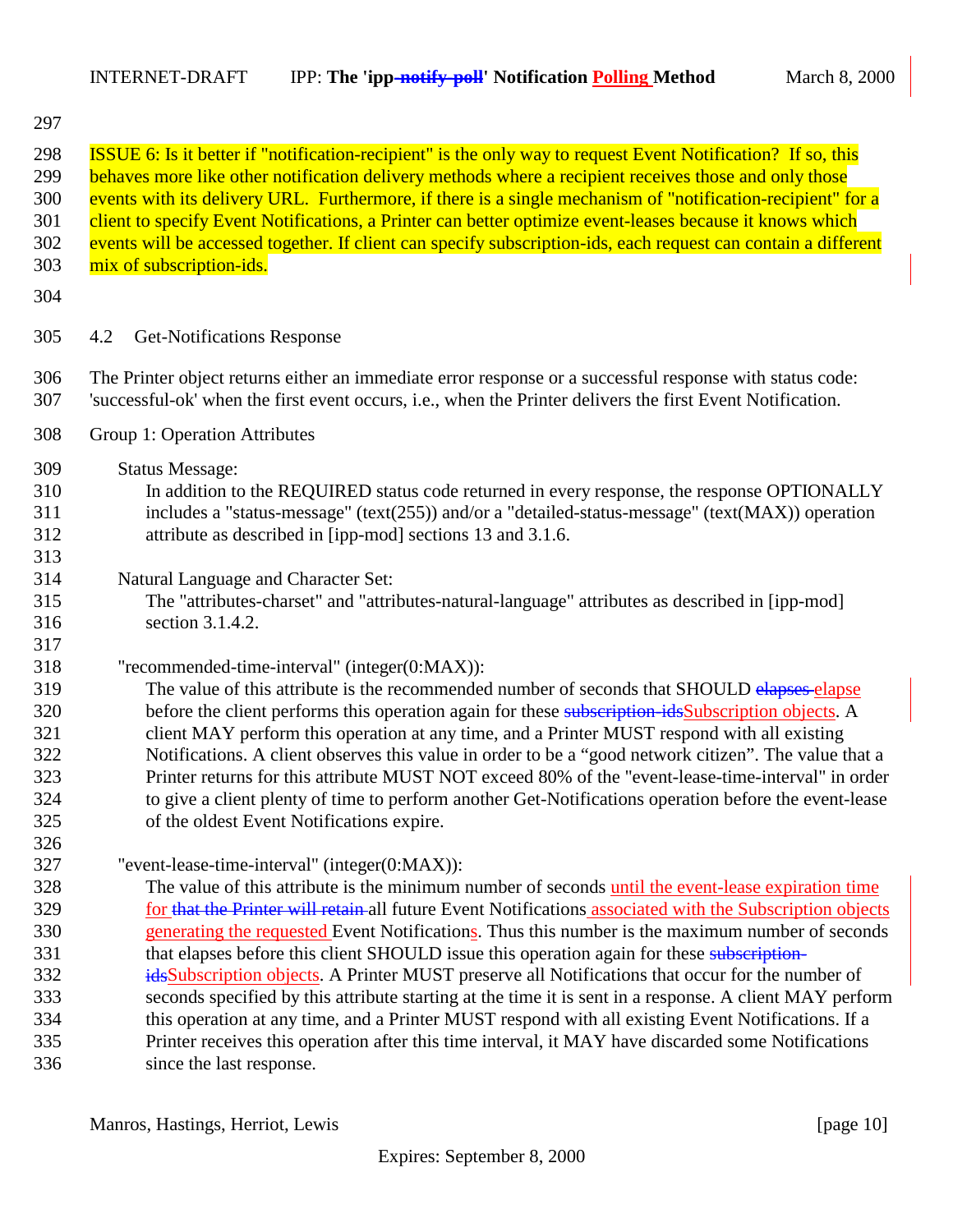<span id="page-10-0"></span>

| Group 2: Unsupported Attributes                                                                       |
|-------------------------------------------------------------------------------------------------------|
| See [ipp-mod] section 3.1.7 for details on returning Unsupported Attributes.                          |
|                                                                                                       |
| If the "subscription-ids" attribute contained subscription-ids that do not exist, the Printer returns |
| them in this group as value of the "subscription-ids" attribute.                                      |
|                                                                                                       |
| Group 3 through N: Notification Attributes                                                            |
| The Printer object responds with one Event Notification per Group for each pending-Notification       |
| that meets the criteria specified by the subscription ids attribute and requesting user               |
| nameroquest (see [ipp-ntfy]).                                                                         |
| <b>Extension to Print-Job, Print-URI, Create-Job, Create-Printer-Subscription</b><br>5                |
|                                                                                                       |

- **and Create-Printer-Subscription**
- 5.1 Response

 When Print-Job, Print-URI or Create-Job contains a "job-notify" attribute and the "notify-recipient" is 'ipp', the response contains two additional Operation Attributes that pertain to subscriptions.

 When Create-Job-Subscription or Create-Printer-Subscription operation contains a "notify-recipient" that is 'ipp', the response contains two additional Operation Attributes that pertain to subscriptions.

- Group 1: Operation Attributes
- "recommended-time-interval" (integer(0:MAX)):

 The value of this attribute is the recommended number of seconds that SHOULD elapses before the client SHOULD perform the Get-Notification operation for the first time with any Subscription 361 objects subscription-ids-returned with this job. A client MAY perform the Get-Notification operation at any time, and a Printer MUST respond with all existing Notifications. A client observes this value in order to be a "good network citizen". The value that a Printer returns for this attribute MUST NOT exceed 80% of the "event-lease-time-interval" in order to give a client plenty of time to perform another Get-Notifications operation before the event-lease of the oldest events expire. 

"event-lease-time-interval" (integer(0:MAX)):

 The value of this attribute is the minimum number of seconds until the event-lease expiration time 370 for that the Printer will retain all future Event Notifications associated with the Subscription objects generating the requested Event Notifications. Thus this number is the maximum number of seconds that elapses before a client SHOULD perform the Get-Notification operation for the first time with 373 any Subscription objects subscription-ids-returned with this job. A Printer MUST preserve all Notifications that occur for the number of seconds specified by this attribute starting at the time it is

Manros, Hastings, Herriot, Lewis [page 11] [page 11]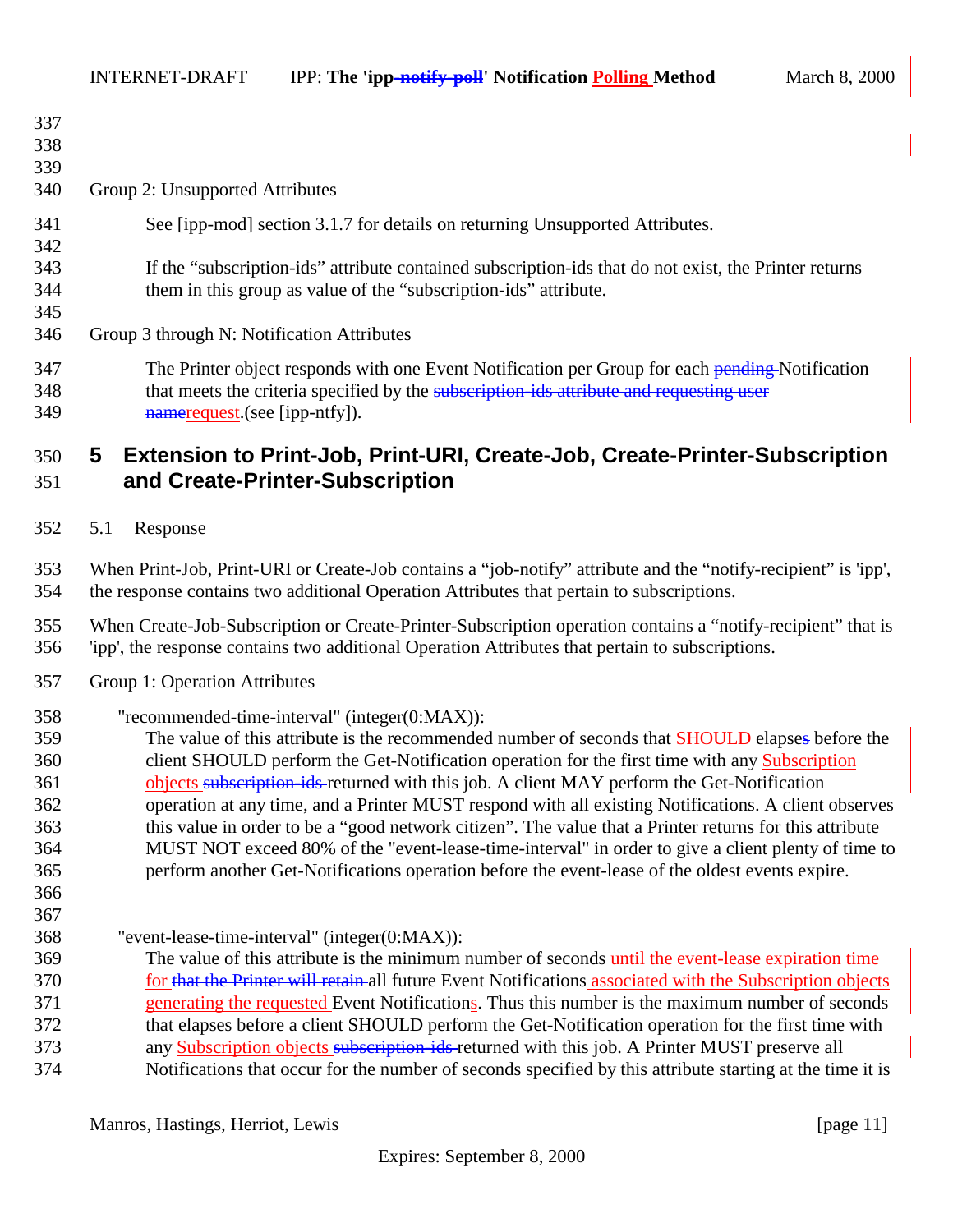<span id="page-11-0"></span>

| 375 | sent in a response. A client MAY perform the Get-Notification operation at any time, and a Printer  |
|-----|-----------------------------------------------------------------------------------------------------|
| 376 | MUST respond with all existing pending-Event Notifications. If a Printer receives a Get-            |
| 377 | Notification operation after this time interval, it may have discarded some Notifications since the |
| 378 | last response.                                                                                      |

# **6 Encoding**

- The operation-id assigned for the Get-Notification operation is:
- 0x00??
- and should be added to the next version of [ipp-mod] section 4.4.15 "operations-supported".
- This notification delivery method uses the IPP transport and encoding [ipp-pro] for the Get-Notifications operation with one extension:
- Instead of defining a new object attribute tag, a Generic Object attributes tag is defined that is used for all new objects, such as Subscription objects, etc. Then this one new tag can also be used for the Get-Notifications response Group 3 tag and subsequent groups in section [4.2:](#page-9-0)
- 389 notification-attributes-tag =  $%x07$  ; tag of 7

## **7 IANA Considerations**

There is nothing to register.

#### **8 Internationalization Considerations**

 With the 'ipp' method defined in this document, the client cannot request the Human Consumable form by supplying the "notify-format" operation attribute (see [ipp-ntfy]). The only supported value for this delivery method is "application/ipp". Therefore, the IPP Printer does not have to perform any localization with this notification delivery method. However, the client when it receives the Get-Notifications response is expected to localize the attributes that have the 'keyword' attribute syntax according to the charset and natural language requested in the Get-Notifications request.

## **9 Security Considerations**

 The IPP Model and Semantics document [ipp-mod] discusses high level security requirements (Client Authentication, Server Authentication and Operation Privacy). Client Authentication is the mechanism by which the client proves its identity to the server in a secure manner. Server Authentication is the mechanism by which the server proves its identity to the client in a secure manner. Operation Privacy is defined as a mechanism for protecting operations from eavesdropping.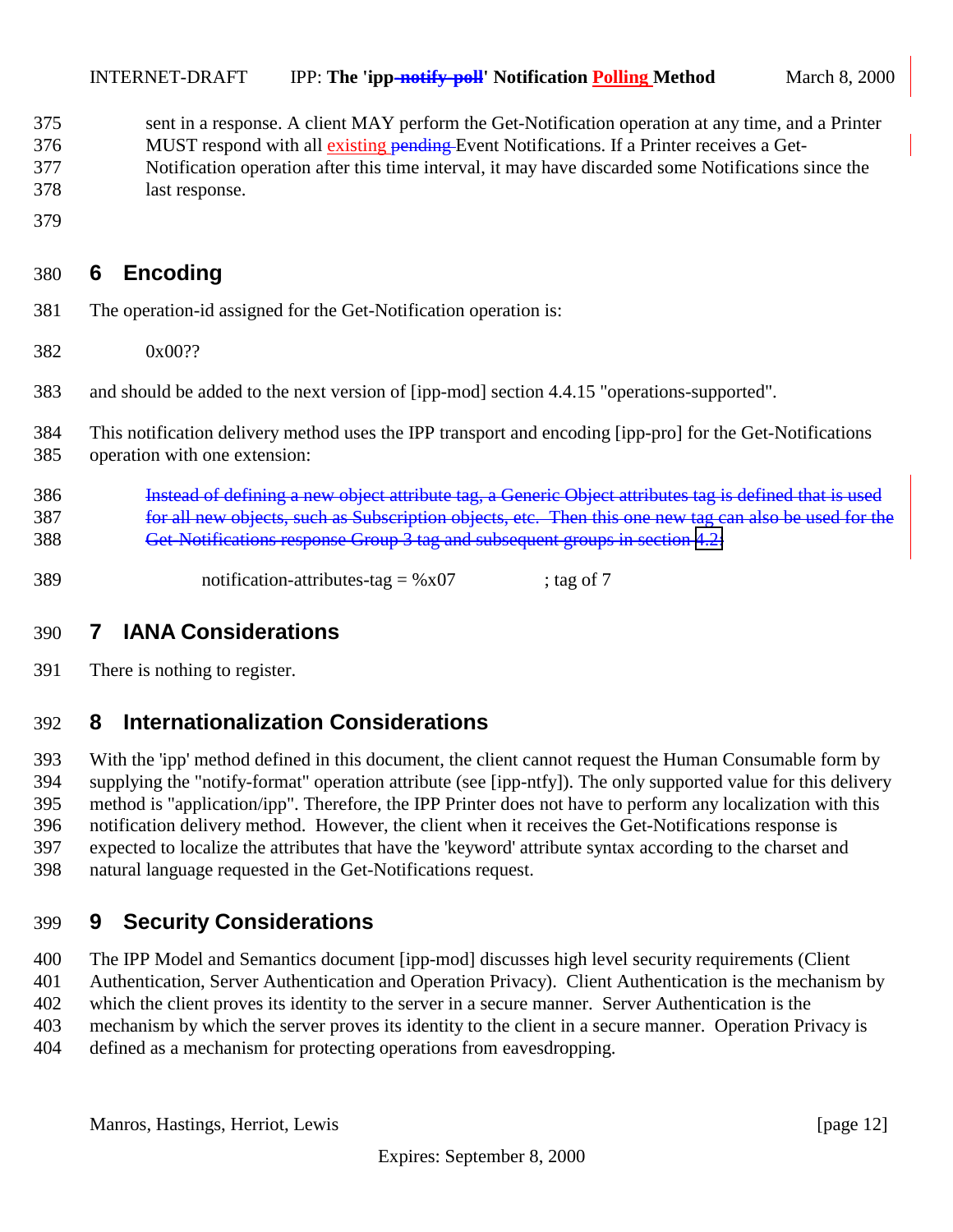- <span id="page-12-0"></span>Unlike other Event Notification delivery methods in which the IPP Printer initiates the Event Notification,
- with the method defined in this document, the Notification Recipient is the client who issues the Get-
- Notifications operation. Therefore, there is no chance of "spam" notifications with this method.
- Furthermore, such a client can close down the HTTP channel at any time, and so can avoid future unwanted Event Notifications at any time.

#### **10 References**

| 411 | [ipp-mod]                                                                                                                              |
|-----|----------------------------------------------------------------------------------------------------------------------------------------|
| 412 | R. deBry, T. Hastings, R. Herriot, S. Isaacson, P. Powell, "Internet Printing Protocol/1.1: Model and                                  |
| 413 | Semantics", <draft-ietf-ipp-model-v11-06.txt>, March 1, 2000.</draft-ietf-ipp-model-v11-06.txt>                                        |
| 414 | [ipp-ntfy]                                                                                                                             |
| 415 | Isaacson, S., Martin, J., deBry, R., Hastings, T., Shepherd, M., Bergman, R., "Internet Printing                                       |
| 416 | Protocol/1.1: IPP Event Notification Specification", <draft-ietf-ipp-not-spec-02.txt>, March 8, 2000.</draft-ietf-ipp-not-spec-02.txt> |
| 417 | [ipp-pro]                                                                                                                              |
| 418 | Herriot, R., Butler, S., Moore, P., Tuner, R., "Internet Printing Protocol/1.1: Encoding and                                           |
| 419 | Transport", draft-ietf-ipp-protocol-v11-05.txt, March 1, 2000.                                                                         |
| 420 | [rfc2026]                                                                                                                              |
| 421 | S. Bradner, "The Internet Standards Process -- Revision 3", RFC 2026, October 1996.                                                    |
| 422 | [RFC2616]                                                                                                                              |
| 423 | R. Fielding, J. Gettys, J. Mogul, H. Frystyk, L. Masinter, P. Leach, T. Berners-Lee, "Hypertext"                                       |
| 424 | Transfer Protocol - HTTP/1.1", RFC 2616, June 1999.                                                                                    |
| 425 | <b>11 Authors' Addresses</b>                                                                                                           |
| 426 |                                                                                                                                        |
| 427 | Carl-Uno Manros                                                                                                                        |
| 428 | Xerox Corporation                                                                                                                      |
| 429 | 701 Aviation Blvd.                                                                                                                     |

- El Segundo, CA 90245
- 

- Phone: 310-333-
- Fax: 310-333-5514
- e-mail: manros@cp10.es.xerox.com
- Tom Hastings
- Xerox Corporation
- 737 Hawaii St. ESAE 231
- El Segundo, CA 90245
- Phone: 310-333-6413

Manros, Hastings, Herriot, Lewis [page 13]